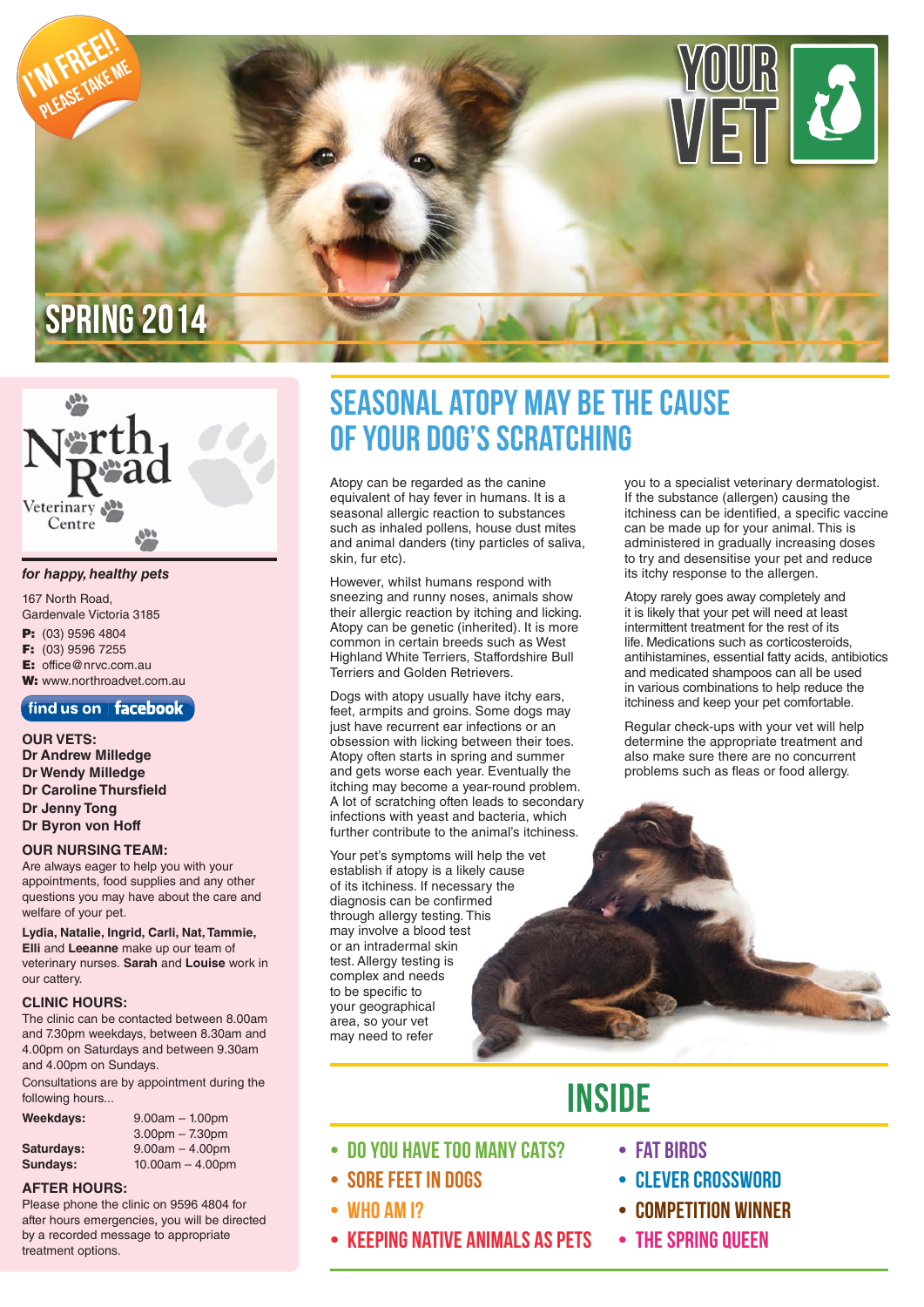### Do you have too many cats?

Cats are great companions. They have individual and quirky personalities and can be a great comfort to have around. It can be tempting to build up your cat family and take on more than just one of those cute faces. It is great having multiple cats that get along well. They play together, explore together. groom each other and sleep next to each other. However, more often than not, cats just don't like other cats and it is wise to take this into consideration before committing to multiple cats in your home.

Cats like to have their own space - Space to eat, sleep, scratch and go to the toilet. If they feel like their territory is being imposed upon, they will get stressed. This stress may show up in different ways. For some cats you will see excessive aggression or territory marking by spraying or inappropriate toileting. This is an obvious sign of stress for the cat, but will likely be very stressful for you as an owner trying to deal with the behaviour. In other cats the indication

of stress can be subtle such as recurrent bladder irritation, vomiting or over-grooming.

If you do want to have multiple cats, the best chance that they will get along is to get two kittens from the same litter. The next best chance of success is to get two kittens of a similar age. If you are planning on adding to your family of cats then be prepared for an adjustment period. Ideally, you may be able to get a cat on a 'trial' basis initially.

If you already find yourself in the predicament that your cats are showing signs of stress then you many have too many cats. Re-homing one of the cats is an option. Otherwise you can ease the stress by providing separate facilities for your cats – comfortable beds, different places to eat and separate access to litter trays. You can also have a chat to your vet about other changes you can make around the house to reduce tension such as pheromone sprays. In some cases anti-anxiety medication can be successful.



### Cracked and sore feet in Dogs

There can be many reasons that your dog is suffering from cracked and irritated foot pads. It may have walked on a number of irritants such as rug shampoo, floor cleaner or garden spray – these can all cause a reaction that can make your dog chew its paws, which results in cracking. Other possibilities are allergic reactions from something eaten or breathed in, yeast infections similar to athletes foot, zinc deficiency or an autoimmune disease.

Allergies can be tested for by your vet by taking and testing either skin or blood samples. From there the proper course of treatment or prevention can be recommended.

Your Vet can diagnose a yeast infection by assessing swabs taken from the paw. This is then able to be treated with an antifungal medication.

There can be many factors to consider when diagnosing a zinc deficiency. A dogs history, skin biopsy, breed tendencies to the condition, diet and age can all be factors that your vet will take into account. In rapidly growing dogs feeding a diet high in cereal or calcium may produce this deficiency.

Another condition that causes foot suffering is nasodigital hyperkeratosis. It is an ailment affecting either the nose or foot pads (or both) of older dogs. With this condition keratin (the tough, fibrous outer covering of foot pads) grows excessively. Often, the hard, cracked pads appear to have "keratin feathers" around their edges. A vet can diagnose this ailment by analysing a section of pad tissue. Although hyperkeratosis can't be cured, it can be controlled. The veterinarian can carefully trim excessive keratin and instruct the owner on techniques to hydrate the pads, retarding excessive keratin growth. One such technique is to soak the pads each day in a 50 percent propylene-glycol solution over a period of several days.

Lastly, an animal can suffer from an autoimmune disease of the skin (pemphigus), in which the immune system goes haywire and mistakes skin cells for enemy invaders. In the most common type of pemphigus, pus-filled sores - which eventually break and form crusts - develop on the foot pads, bridge of the nose, and ears. Again, a vet can test for pemphigus by analysing a sample of the affected skin. If pemphigus is the culprit, the veterinarian may treat it with immunesuppressing drugs.

## Who am I?

- 1. I am a small parrot, native to Australia. Males and females are
- colour coded the male having a blue pigmentation across his beak,
- the female brown. I come in many
- fancy varieties making me a popular showing bird.
- 2. I am descended from Scottish herding dogs. I starred in a
- television series and several movies in which I showed an
- uncanny understanding of the English language!
- 3. I am a small rodent and a popular children's pet. I am an unusual breed as I do not have a tail.
- 4. I am a breed of dog with
- characteristic wrinkles and folds
- of loose skin. It is thought I may have originated from Tibet or the Northern provinces of China 2,000 years ago.
- 5. I am a breed of cat characterised by long fur and a shortened nose giving my face a slightly squashedin appearance.
- 6. I am a German breed of dog that comes in three different sizes –
- giant, standard and miniature. I can come in a variety of colours
- but the most popular coat colour is
- a mix of black and grey called salt and pepper. I usually have a beard and eyebrows.
- 7. I am a breed of cat that is said to originate from the Lake Van region
- in Turkey. I am a lively, active cat that can have some 'un-feline'
- attributes such as an attraction to water and, in some, the ability to
- retrieve like a dog. I have a very soft coat that is mainly white apart from coloured points on my head
- and tail.
- 8. I am a short legged, German breed of dog. I was originally bred to
- flush animals such as badgers and rabbits from their burrows. My
- coat can be smooth haired, long haired or wire haired. I have a long body that can predispose me to back problems.
- 9. I am a breed of guinea pig with a 'bad hair day'. My coat has whorls of hair.
- 10. I am a large, docile breed of horse. I was traditionally used as
- a draft horse to pull heavy loads
- but am often now seen representing a brewery in
- competitions and displays.



Answers are shown on back page.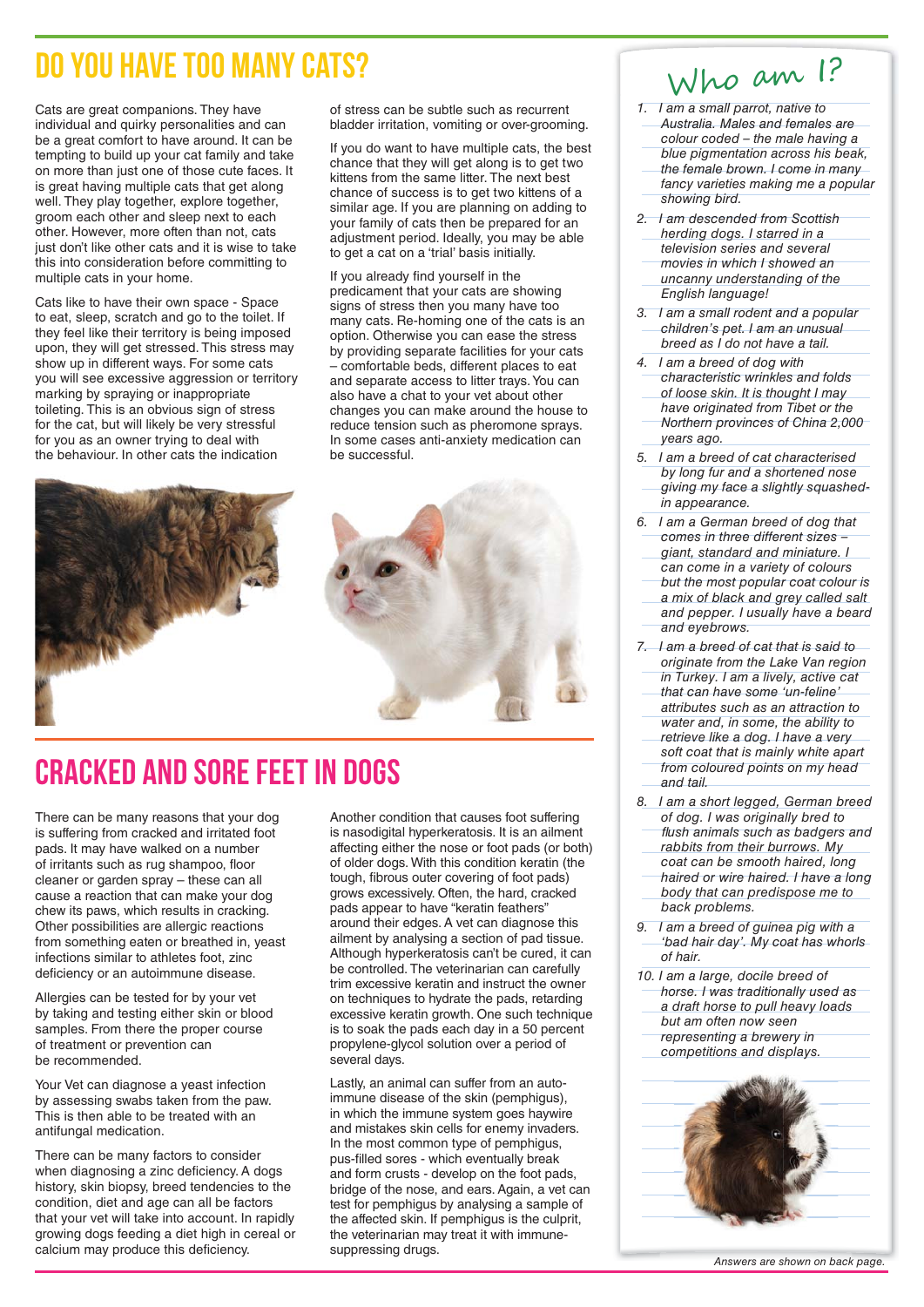### Keeping Native Animals as Pets

regulations covering the keeping of native wildlife as pets. The regulations vary in each state. There is much debate for and against the keeping of native animals as pets. Let's look at some ups and downs.

#### **POSITIVE ASPECTS OF KEEPING NATIVE WILDLIFE AS PETS**

Some of the benefits of allowing people to keep natives as pets are that it allows Australians to have access to some of the wonderful and diverse creatures native to Australia. It can help to save some animals from dwindling numbers and contribute towards people's education and understanding of them. Native animals are kinder to the environment and, unlike cats and dogs, will not destroy other native animals if they escape captivity.

#### **NEGATIVE ASPECTS OF KEEPING NATIVE WILDLIFE AS PETS**

Those wary of the idea are concerned that some native animals are simply not suitable for domestication. Existing animal welfare problems would increase. Many Australian native animals have complex and highly specialised dietary requirements. which ordinary homeowners could find difficult to provide.

#### **WHICH NATIVE ANIMALS MAKE GOOD PETS?**

Ultimately, it depends on what you want from a pet and what is practical and kind to the animal. Most native animals are not as outwardly affectionate as say a dog, but many bond well with people and some show affection. Reptiles and birds are particularly suitable, as well as some mammals. Green Tree Frogs, Bearded Dragons and other large skinks, Hopping Mice and Pythons are recommended. Flying Foxes can be smelly, but they are very loving and make great pets. Hairy Nosed Wombats often bite as adults and tend to dig up the carpets and put holes in the walls. Obviously it is not recommend keeping any of the venomous snakes as pets.

#### **INFORMATION**

Laws regulating the keeping of native animals as pets vary from state to state. For more information, contact the authority in your state, the local Parks and Wildlife service. **It**  is very important to find out if you need **a licence to own a native animal before getting one.**

### Who's a In Australia there are complex rules and  $\blacksquare$  WHICH NATIVE ANIMALS MAKE  $\blacksquare$   $\blacksquare$   $\blacksquare$   $\blacksquare$   $\blacksquare$   $\blacksquare$   $\blacksquare$   $\blacksquare$   $\blacksquare$   $\blacksquare$   $\blacksquare$   $\blacksquare$   $\blacksquare$   $\blacksquare$   $\blacksquare$   $\blacksquare$   $\blacksquare$   $\blacksquare$   $\blacksquare$   $\blacksquare$   $\blacksquare$

The obesity epidemic has spread to our feathered friends. The sedentary lifestyle of many caged parrots, combined with easy access to a bottomless food bowl, creates a recipe for a fat bird. Obese birds can get fatty growths called lipomas. These are round, soft masses that can occur anywhere around the body but are most often found over the breast bone area. These growths are not malignant or cancerous, but can become quite large and cause a mechanical hindrance.

Birds with lipomas need to be placed on a strict diet. Reduction in body fat will usually result in a reduction in lipoma size. Diets should involve limited amounts of seed, lots of vegetables and definitely no bread. biscuits or chocolate. Your vet will be able to help you tailor a diet for your bird. Lipomas which do not reduce in size with dietary control may require surgical removal.





#### **ACROSS**

- **3.** Which breed of cats can become sexually mature as young as four months of age?
- **4.** What epidemic has spread to our feathered friends?
- **5.** What is the name for a female cat?
- **7.** What sort of medication can treat a yeast infection in the paw?
- **8.** Fatty growths are called
- **10.** What should you find out if you need before considering a native animal as a pet?

#### **DOWN**

- **1.** What are some native animals not suitable for?
- **2.** nasodigital \_\_\_\_\_\_\_\_\_\_\_\_\_\_ is an ailment affecting either the nose or foot pads of older dogs.
- **6.** An auto-immune disease of the skin.
- **9.** What can be regarded as the canine equivalent of hay fever in humans?

Each of the words can be found in this issue of "Your vet". Answers are shown on bottom of the back page.